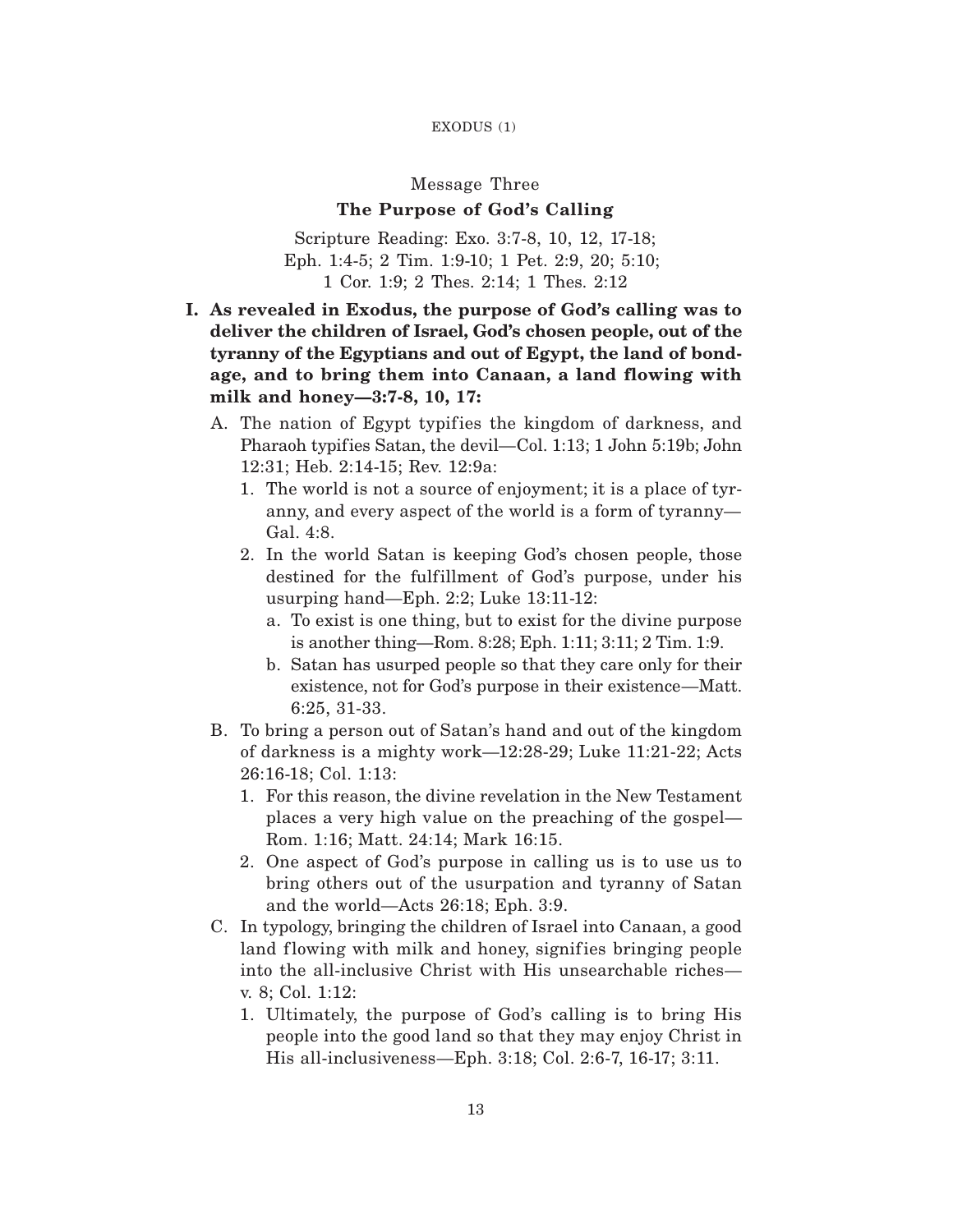#### CRYSTALLIZATION-STUDY OUTLINES

Message Three (continuation)

- 2. We need to bring others all the way from the world into the all-inclusive Christ for God's kingdom and God's building—Eph. 3:8; 2:19-22.
- D. Exodus 3 reveals that in fulfilling the purpose of God's calling there are three stations—the wilderness, the mountain, and the good land—vv. 8, 12, 17-18:
	- 1. In 3:18 the term *wilderness* is used in a positive sense to denote a place of separation from the world:
		- a. As soon as a person is saved, he should be brought out of the world into the wilderness where there is no Egyptian element.
		- b. We need to have the power of resurrection in our preaching of the gospel so that others are raised out of their tombs and brought into the wilderness—a realm in resurrection—by a journey of three days—John 5:25; Eph. 2:1, 5-6; Col. 2:13.
	- 2. The mountain is where we receive the revelation regarding God's eternal purpose—Exo. 3:12; 19:2; 24:9-13, 18:
		- a. At the mountain the children of Israel received the revelation concerning what God is and concerning God's desire to have a dwelling place on earth—19:3-6; 20:2; 25:8-9.
		- b. On the mountain, where the sky is clear, we can see the vision of God's economy—24:10; Rev. 21:10.
		- c. Here we come to know what is on God's heart, and we see what God desires to have on earth today—Eph. 1:5, 9; Phil. 2:13.
	- 3. If we would reach the ultimate goal of God's calling, we need to journey onward and enter into the good land—Exo. 3:8, 17; Deut. 8:7-10:
		- a. The people of Israel entered into the good land by the Ark with the tabernacle (Josh. 3:3, 6, 8, 13-17; 4:10-19), through burial in the Jordan River (vv. 1-9, 20), and by circumcision (5:2-4) in order to enjoy the riches of the land (Deut. 8:7-10).
		- b. Galatians, Ephesians, Philippians, and Colossians show us Christ as the all-inclusive land—Christ as the center and circumference, the centrality and universality, of God's eternal economy—Col. 2:9; 3:11.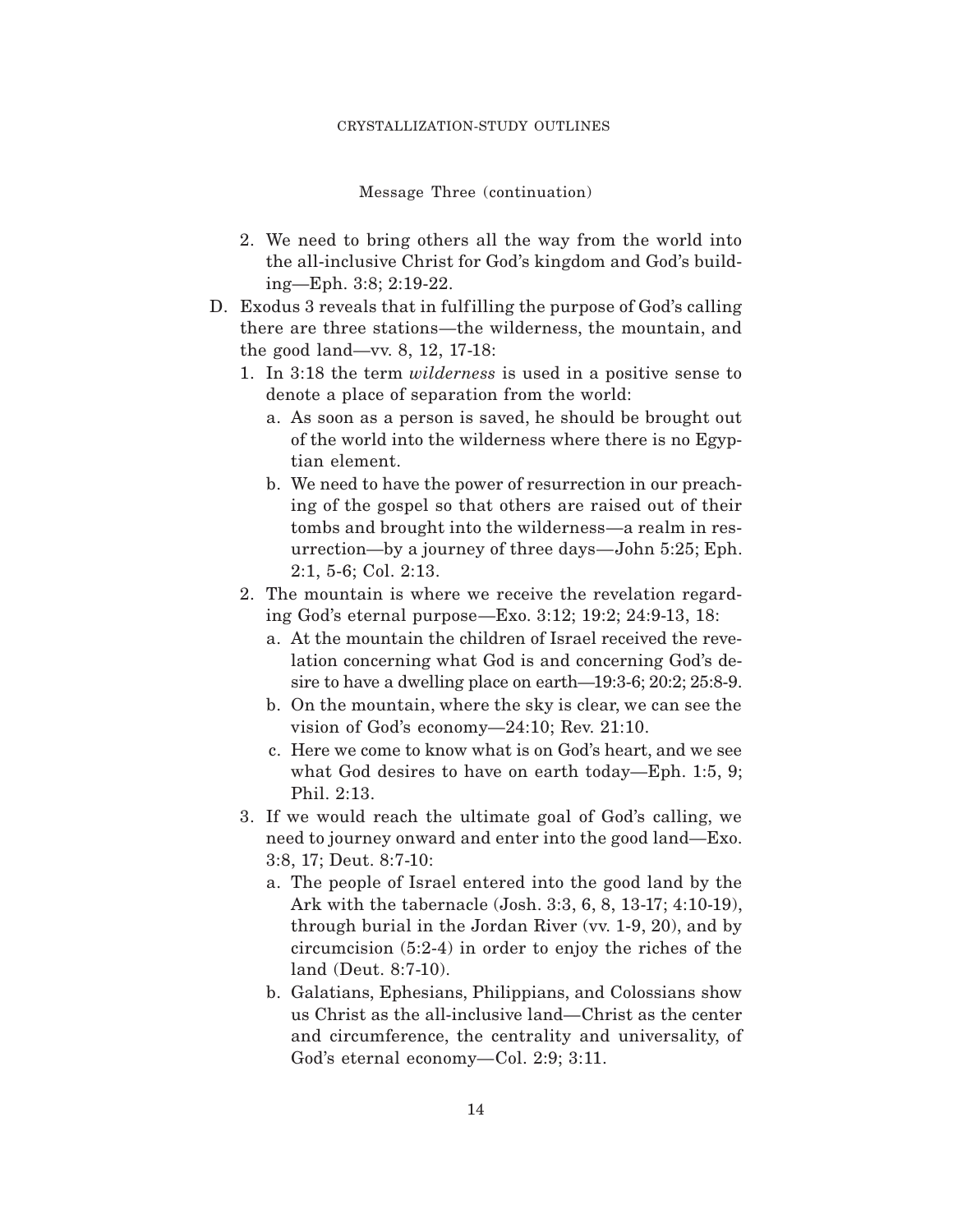### EXODUS (1)

# Message Three (continuation)

c. We need to help others experience Christ in all His unsearchable riches so that God may be able to establish His kingdom and have His dwelling place on earth today—Eph. 3:8; 2:21; Rom. 10:12; 14:17.

# **II. The purpose of God's calling is fully revealed in the New Testament:**

- A. God's calling is according to His predestination (Eph. 1:4-5), His purpose (2 Tim. 1:9; Rom. 8:28), and His grace (2 Tim. 1:9-10).
- B. God's calling is in Christ (1 Pet. 5:10) and through the gospel (2 Thes. 2:14).
- C. The New Testament reveals various aspects of the purpose of God's calling:
	- 1. God has called us out of darkness into His marvelous light—1 Pet. 2:9:
		- a. Darkness is a sign of sin and death; it is the expression and sphere of Satan in death.
		- b. When God calls us, He opens our eyes and turns us from darkness to light and from the authority of Satan to Himself; to be turned to God means to be turned to the authority of God, which is God's kingdom of light—Acts 26:18.
	- 2. God's calling is that His chosen ones may be separated and made holy unto God, to be the holy ones, the saints— Rom. 1:7; 1 Cor. 1:2.
	- 3. God has called us so that we may enter into the fellowship of His Son, Jesus Christ our Lord, to partake of and enjoy His all-inclusive riches—vv. 9, 30.
	- 4. God has called us into the sufferings of Christ—1 Pet. 2:20-21.
	- 5. For the Body of Christ, God has called us into the peace of Christ—Col. 3:15.
	- 6. God has called us for the purpose of obtaining the glory of the Lord Jesus Christ; He has called His chosen ones unto salvation in sanctification of the Spirit and belief of the truth so that they might obtain the glory of the Lord Jesus Christ—2 Thes. 2:13-14.
	- 7. God's calling is by His own glory and with the goal of our entering into the eternal glory of God—2 Pet. 1:3; 1 Pet. 5:10: